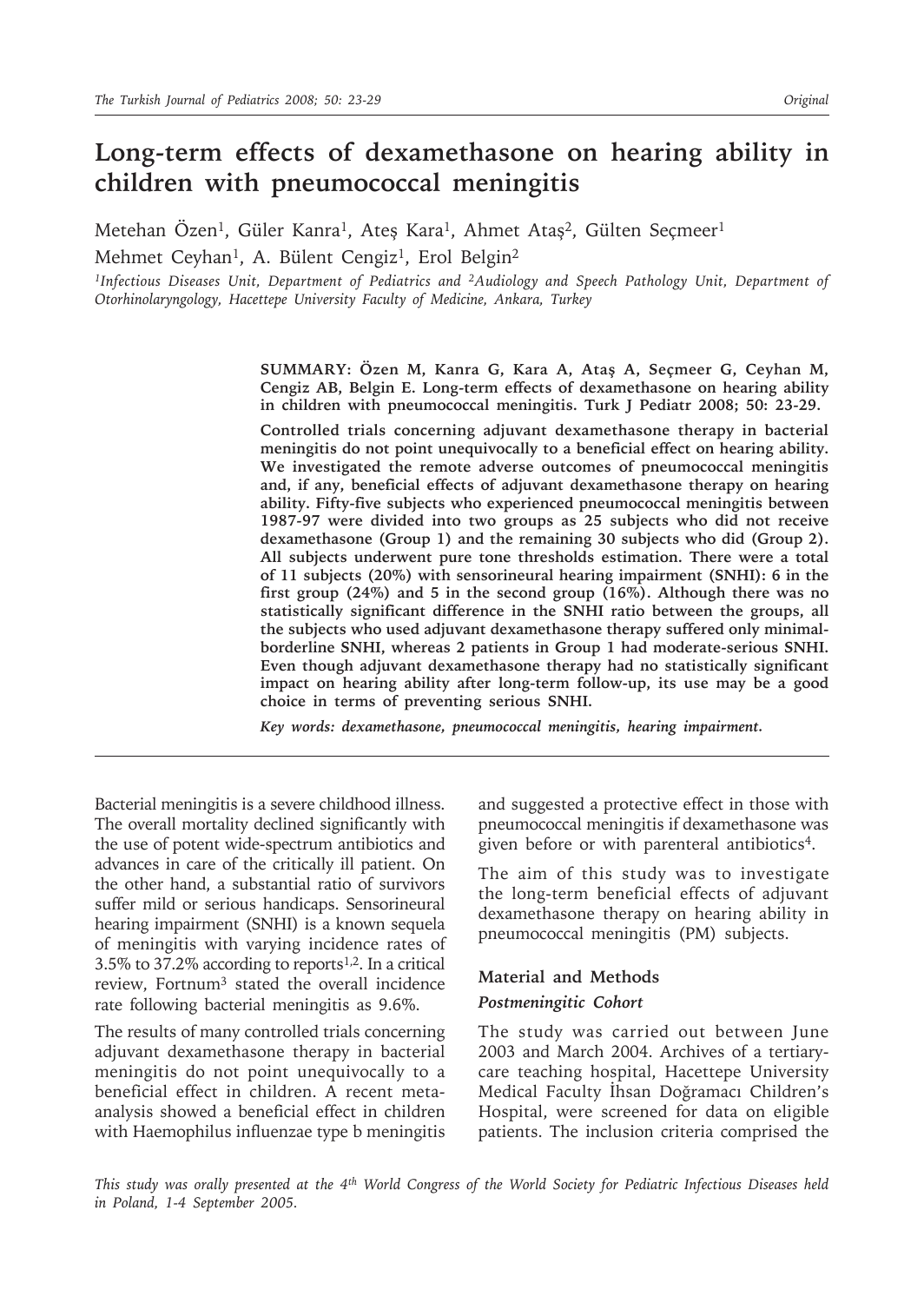files catalogued under the topic "pneumococcal meningitis" between the years 1987-1997. The exclusion criteria were "complex-onset" of meningitis (defined as meningitis secondary to cranial trauma, central nervous system surgery, immunodeficiency states, or relapsing meningitis) and diseases developed before and after meningitis (e.g., leukemia) that could have caused extra sensorial damage and cognitive problems. This last criterion was applied as these patients were also included as part of a study on long-term effects of dexamethasone on behavioral problems and academic success after bacterial meningitis.

The inclusion criteria were met by 141 files. The patients were contacted after obtaining their contact information from within their files. For those with missing contact data, we conducted an internet search of unknown phone numbers and addresses, searched via parental data, and utilized a national telecommunications company (www.ttrehber. gov.tr). Unfortunately, 68 subjects could not be evaluated due to: no available telephone number at the time of admission (n=39), relocated to another city/country (n=14), no permission from parent (n=4), death due to meningitis complications  $(n=6)$ , death for other reasons  $(n=2)$ , unavailability due to military service  $(n=1)$ , and university education/ working in another city (n=2). Moreover, an additional 18 children were excluded because of meningitis with "complex-onset" (n=15) and diseases after meningitis that could have caused extra sensorial damage and cognitive problems (n=3).

Thus, the remaining 55 patients were organized into two groups as 1) 25 subjects who did not receive adjuvant dexamethasone therapy (Group 1), and 2) the remaining 30 subjects who did receive dexamethasone (Group 2). All the subjects in the second group had no previous history of antibiotics, and received 0.6 mg/kg/ day intravenous (iv) dexamethasone divided into four daily doses for four days. Subsequently, medical records of the children were studied to obtain admission and follow-up data.

## *Evaluation of Hearing Levels*

All audiological tests were performed at Hacettepe Medical Faculty, Department of Ear, Nose and Throat, Division of Hearing

and Speech by the same specialist to avoid variation in technique; the specialist had no information on group randomization. Interacoustics AC-40 audiometry device and TDH-49 earphones were used for audiological testing. For testing higher frequencies, KOSS R80 device and Interacoustic AS-10 HF device along with KOSS HV PRO earphones were used. In addition, B71 bone vibrator was used for boneconduction threshold measurements.

All subjects underwent air-conduction and bone-conduction pure tone threshold estimation at 125-16000 Hertz (Hz) frequencies, and threshold levels were noted in decibel (dB). In addition, each subject was evaluated by an audiologist according to hearing loss classification by Clark<sup>5</sup> (Table I).

**Table I.** Classification of Degree of Hearing Impairment

| Degree of hearing loss |                                    |  |  |
|------------------------|------------------------------------|--|--|
| $-10$ to $15$ dB       | Normal (0)                         |  |  |
| $16-25$ dB             | Borderline-slight hearing loss (1) |  |  |
| $26-40$ dB             | Mild hearing loss (2)              |  |  |
| $41-55$ dB             | Moderate hearing loss (3)          |  |  |
| 56-70 dB               | Moderate-severe hearing loss (4)   |  |  |
| 71-90 dB               | Severe hearing loss (5)            |  |  |
| $>90$ dB               | Profound hearing loss (6)          |  |  |
|                        |                                    |  |  |

dB: Decibel.

We observed two subjects with middle ear infection and evaluated their hearing ability after appropriate therapy. In order to differentiate conductive type hearing loss, each patient underwent testing of acoustic reflex and measurement of middle ear pressure by the help of impedance meter, Zodiac 901.

# *Statistical Analysis*

The data obtained by retrospective investigation of patient files and prospective evaluation of subjects were analyzed by SPSS for Windows Release 13, SPSS Inc, USA and EPI Info 6.0, CDC-Atlanta, USA, with the help of the Department of Biostatistics in İnönü University Medical Faculty.

The difference between the two groups was studied by independent samples t-test and  $\chi^2$ . Statistical significance was considered when P values <0.05 for all tests.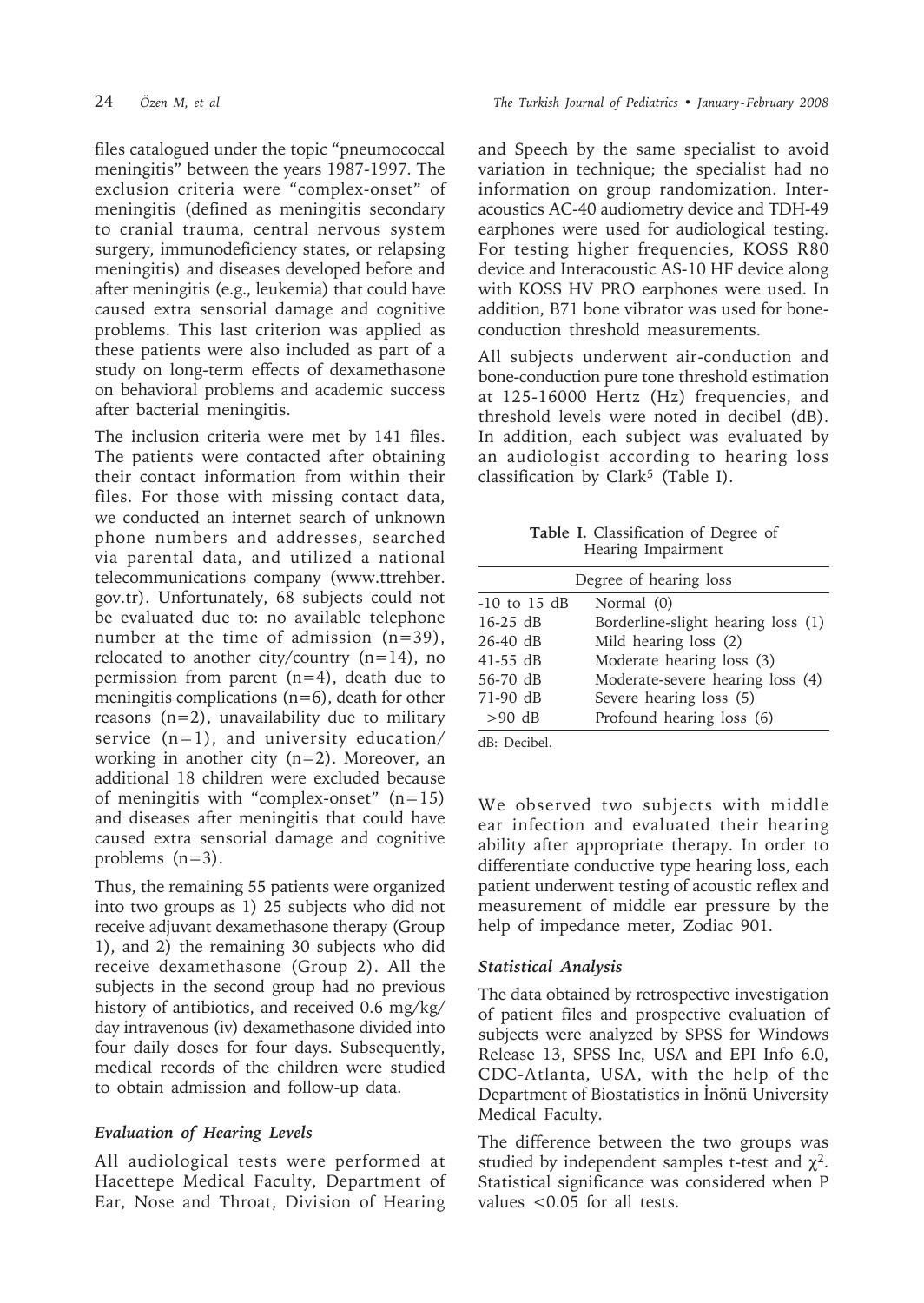#### **Results**

There were no differences between groups concerning the mean age, mean age at diagnosis and elapsed time after meningitis (Table II). The youngest subject at the time of diagnosis was 5 weeks and the oldest was approximately 15 years old. At the present evaluation, the age range was between 5.2 - 21 years old. The evaluation of cerebrospinal fluid (CSF) biochemistry, hemogram and infection parameters were almost similar between the groups, except for a statistically significant lower CSF neutrophil count in the first group (Table II). The high rate of previous antibiotic therapy at admission (60%) might be a reason for decreased CSF neutrophil value in this group.

The microbiological results are presented in Table III. Diagnosis of pneumococcal meningitis was established using latex agglutination (62%), CSF culture (38%), Gram staining (36%) and blood culture (4%). The low rate of CSF culture-positive results (30%) in the first group might be due in part to the high rate of previous antibiotic therapy (60%), but this is not valid for the 2nd group's ratio (45%). The lower than expected ratio of CSF culturepositive results in this study in fact depends on many occasions on missing/unfilled data in the related pages of the binders.

All subjects underwent air-conduction and boneconduction pure tone threshold estimations at the aforementioned frequencies, and threshold

| Table II. Clinical and Laboratory Characteristics of the Study Groups at the Time of Diagnosis |  |
|------------------------------------------------------------------------------------------------|--|
|------------------------------------------------------------------------------------------------|--|

| Group 1                    | Group 2                 |
|----------------------------|-------------------------|
| (Dexamethasone untreated)  | (Dexamethasone treated) |
| 25                         | 30                      |
| $12.99 \pm 4.48$           | $13.18 \pm 4.07$        |
| $5.88 \pm 3.61$            | $5.77 \pm 4.29$         |
| $7.11 \pm 2.41$            | $7.40 \pm 2.42$         |
| $218 + 55$                 | $258 + 78$              |
| $51 \pm 27$                | $45 \pm 19$             |
| $42 \pm 10$                | $39 \pm 12$             |
| $946 \pm 700$              | $1349 \pm 944$          |
| $412 \pm 355$ <sup>*</sup> | $962 \pm 772$           |
| $73 + 72$                  | $66 \pm 65$             |
| $12.4 \pm 1.7$             | $12.0 \pm 1.5$          |
| $12.1 \pm 6.1$             | $11.8 \pm 6.5$          |
| $309 \pm 139$              | $291 \pm 108$           |
| $57 + 31$                  | $58 + 24$               |
| $4.0 \pm 4.5$              | $8.2 \pm 9.1$           |
|                            |                         |

 $*$  p<0.05.

\*\* All laboratory values belong to the evaluation at the time of diagnosis.

CSF : Cerebrospinal fluid. Hb: Hemoglobin. WBC: White blood cell. ESR: Erythrocyte sedimentation rate. CRP: C-reactive protein.

| Characteristic      | Group 1<br>(Dexamethasone untreated) | Group 2<br>(Dexamethasone treated) |  |
|---------------------|--------------------------------------|------------------------------------|--|
| n                   | 25                                   | 30                                 |  |
| CSF culture         | 8 S pneumoniae                       | 13 S pneumoniae                    |  |
| Blood culture       | 1 S pneumoniae                       | 1 S pneumoniae                     |  |
| Gram stain          | 5 S pneumoniae                       | 15 S pneumoniae                    |  |
| Latex agglutination | 19 S pneumoniae                      | 15 S pneumoniae                    |  |

| Table III. Microbiological Evaluation of Study Groups |
|-------------------------------------------------------|
|-------------------------------------------------------|

CSF: Cerebrospinal fluid.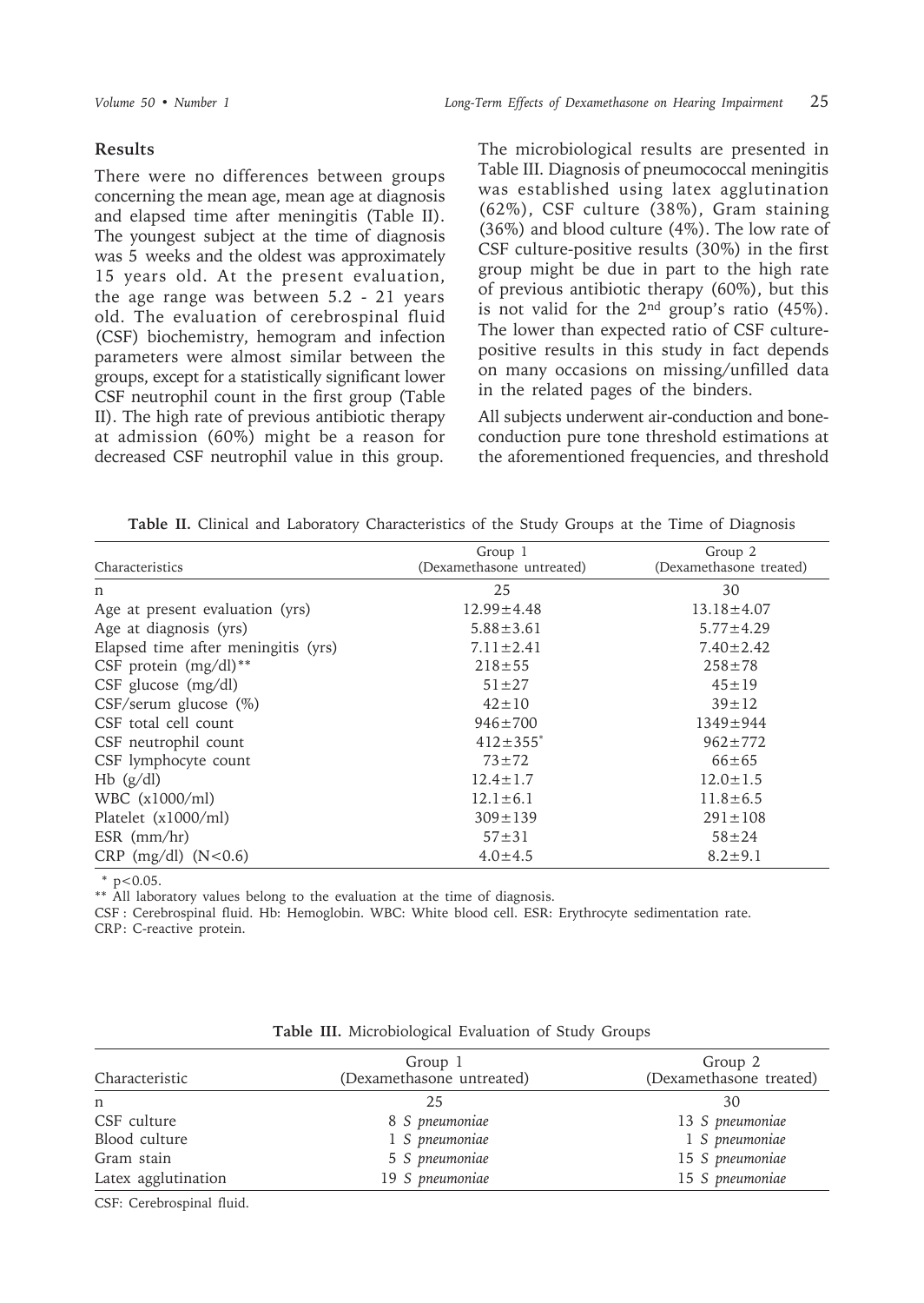levels were noted in dB. One of the subjects in the second group had developed severe motor-mental retardation after PM. He was accepted as "probably having normal hearing function" since he was actively responding upon receiving audiological stimulus, but he was not included in the evaluation of hearing thresholds. The bilateral air-conduction thresholds are summarized in Table IV. Although the hearing thresholds of the second group were better at all frequencies, the only statistically significant values were at higher frequencies: 10,000 dB for both ears and at 12000 dB for the left ear.

There were a total of 11 patients (20%) with varying degrees of SNHI in the whole population (Table V). There was no statistical difference in the SNHI ratio between the two groups. However, the PM subjects with adjuvant dexamethasone therapy suffered only minimal-borderline SNHI when compared to two patients with moderate-severe SNHI in the first group. Of these 11 subjects, only four had previous audiometric results in the relevant binders. One subject had serious deterioration in hearing, one child had improvement but still experienced unilateral minimal SNHI, and the remaining two subjects had similar minimal SNHI.

Twenty-nine (52.7%) parents recalled having their children's hearing evaluated after meningitis, but only 22 (40%) test results were available in the binders. All 22 of these patients had undergone similar audiological tests at Hacettepe Medical Faculty, Department of Ear, Nose and Throat, Division of Hearing and Speech. In the evaluation of hearing six weeks after meningitis, five patients (22%) had SNHI. All five patients had experienced minimal SNHI. Two of these previously minimally impaired five patients had improved audiological testing and at present have no abnormality. One child exceptionally experienced marked deterioration in hearing ability, and the remaining two patients had similar unilateral minimal SNHI at the present evaluation.

As a result, we were able to compare all the available past audiological findings of 22 patients with the present data. We showed that the majority of the subjects, 19 cases (86%), demonstrated no difference in hearing

| Frequencies | Ear      | PM without dexamethasone $(n=25)$ | PM with dexamethasone $(n=29)^*$ |  |
|-------------|----------|-----------------------------------|----------------------------------|--|
| 250         | Right    | $21.2 \pm 21.2$                   | $15.8 \pm 7.4$                   |  |
|             | Left     | $14.0 \pm 7.5$                    | $11.5 \pm 5.1$                   |  |
| 500         | Right    | $16.6 \pm 21.4$                   | $11.2 \pm 6.2$                   |  |
|             | Left     | $10.2 \pm 5.2$                    | $8.4 \pm 4.2$                    |  |
| 1000        | Right    | $11.8 \pm 22.9$                   | $6.2 \pm 6.3$                    |  |
|             | Left     | $7.0 \pm 7.0$                     | $4.8 \pm 3.8$                    |  |
| 2000        | Right    | $11.2 \pm 23.5$                   | $5.1 \pm 6.1$                    |  |
|             | Left     | $4.8 \pm 6.3$                     | $3.7 \pm 4.5$                    |  |
| 4000        | Right    | $11.4 \pm 23.4$                   | $5.5 \pm 5.2$                    |  |
|             | Left     | $6.4 \pm 8.9$                     | $6.3 \pm 6.5$                    |  |
| 8000        | Right    | $13.4 \pm 23.5$                   | $5.6 \pm 7.0$                    |  |
|             | Left     | $9.4 \pm 7.4$                     | $6.9 \pm 6.3$                    |  |
| 10000       | Right**  | $14.0 \pm 14.8$                   | $7.4 \pm 9.6$                    |  |
|             | Left**   | $12.4 \pm 12.2$                   | $5.5 \pm 8.3$                    |  |
| 12000       | Right    | $13.2 \pm 25.2$                   | $9.3 \pm 16.8$                   |  |
|             | $Left**$ | $11.2 \pm 12.8$                   | $4.1 \pm 9.2$                    |  |
| 14000       | Right    | $15.8 \pm 27.4$                   | $11.2 \pm 14.1$                  |  |
|             | Left     | $10.4 \pm 15.0$                   | $5.5 \pm 9.8$                    |  |
| 16000       | Right    | $19.6 \pm 29.9$                   | $16.2 \pm 17.6$                  |  |
|             | Left     | $16.0 \pm 21.1$                   | $11.3 \pm 13.6$                  |  |

**Table IV.** Bilateral Air-Conduction Thresholds at Related Frequencies

\* Results for one subject with severe motor-mental retardation not included.

\*\*  $p < 0.05$ .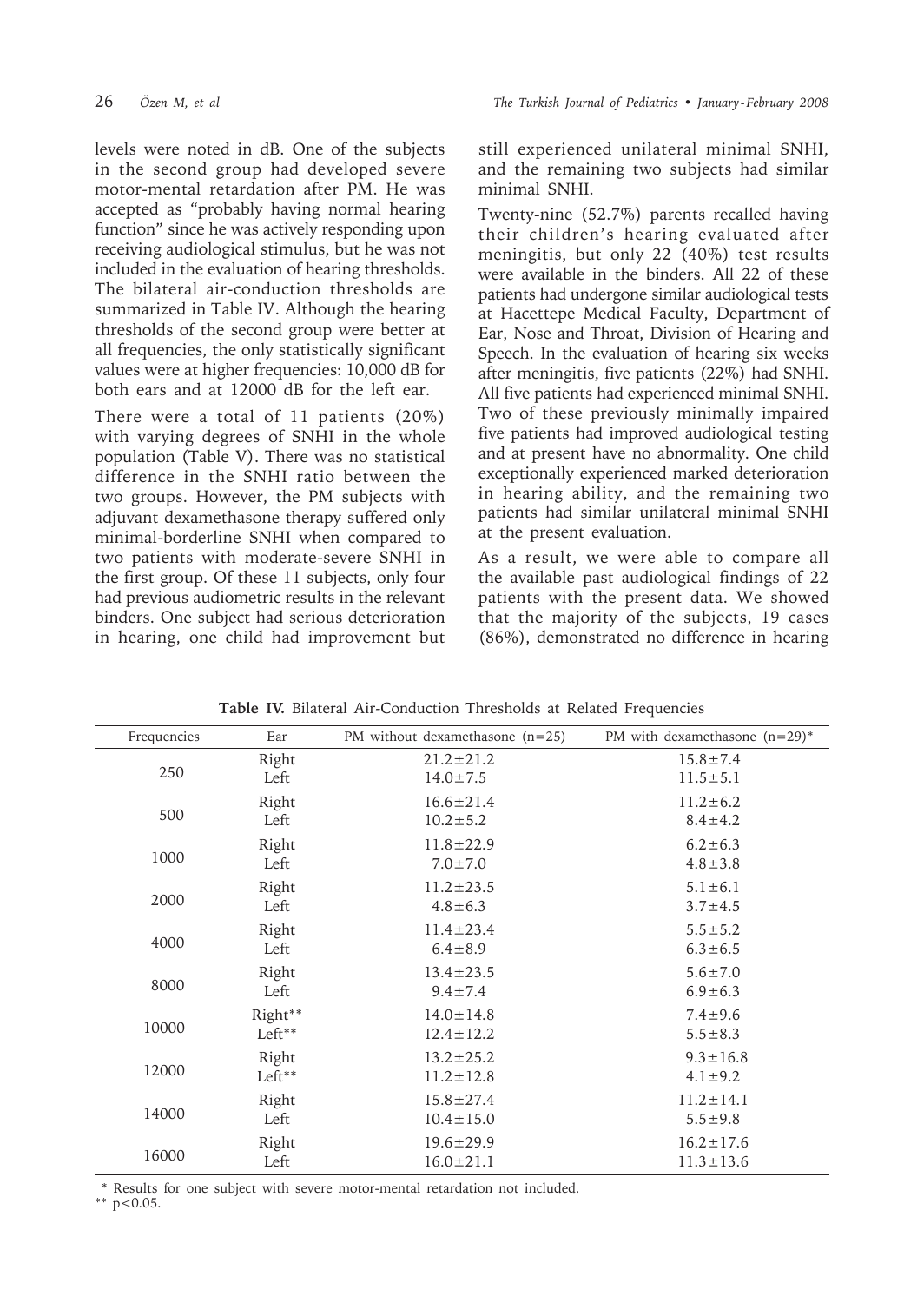| Group 1                   |                                                           |                                                                |  |
|---------------------------|-----------------------------------------------------------|----------------------------------------------------------------|--|
| (Dexamethasone untreated) | Right                                                     | Left                                                           |  |
|                           | 4S                                                        | 2S                                                             |  |
| Н                         | N                                                         | 1S                                                             |  |
| Ш                         | N                                                         | 1S                                                             |  |
| IV                        | N                                                         | 5S                                                             |  |
| V                         | 1S                                                        | 1S                                                             |  |
| VI                        | 1S                                                        | N                                                              |  |
| Group Summary             |                                                           | 6 subjects (24%) have SNHI, of which 2 are unilaterally severe |  |
| Group 2                   |                                                           |                                                                |  |
| (Dexamethasone treated)   | Right                                                     | Left                                                           |  |
|                           | 1S                                                        | 1S                                                             |  |
| Н                         | 1S                                                        | 1S                                                             |  |
| Ш                         | 1S                                                        | 1S                                                             |  |
| IV                        | N                                                         | 1S                                                             |  |
|                           | 1S                                                        | N                                                              |  |
| Group Summary             | 5 subjects (16%) have minimal-borderline SNHI             |                                                                |  |
| General Summary           | 11 subjects (20%) with SNHI (2 subjects with severe type) |                                                                |  |

**Table V.** Summary of Patients with SNHI after Bacterial Meningitis

Gradings between 1-5 explained in Table I.

S: Sensorineural type hearing impairment. N: Normal hearing thresholds.

ability at present. As mentioned above, two of the subjects (9%) had minimal improvement in hearing, and one subject in the first group had markedly deteriorated hearing ability (Table VI).

### **Discussion**

Bacterial meningitis is the leading etiological cause of acquired SNHI in childhood<sup>6</sup>. Since profound or total SNHI disrupts the development of communication skills, particularly in young children who have not fully developed speech and language skills, pediatricians must be sufficiently alert to not overlook this sequela. In addition, partial and/or unilateral SNHI needs to be diagnosed with minimal delay as these subjects may suffer auditory and linguistic disabilities.

As previous studies were limited to evaluations performed within one or two years of followup, the long-term sequelae may have been underestimated. We wanted to investigate remote adverse outcomes of bacterial meningitis by long-term follow-up. The mean time for elapsed period after PM was almost 7.2 years for the study group, with a range of 5 to 14.5 years (Table II). The total number of subjects with SNHI was 11 (20%) after PM in our cohort, which is compatible with the literature<sup>7,8</sup>. Although the SNHI rate was not significantly high in the dexamethasoneuntreated group (24%) when compared to treated group  $(16\%)$  (p>0.05), all five subjects who used dexamethasone had slight SNHI that could only be detected by audiological testing, and which did not affect their daily life. On the other hand, two of the six subjects in the dexamethasone-untreated group had severe or profound SNHI and were obliged to use a hearing device. This finding might support the use of adjuvant dexamethasone therapy to prevent serious SNHI in PM.

**Table VI.** Differences Between First Hearing Test Within Six Weeks of Bacterial Meningitis and Present Evaluation

| Groups                    | No difference | Improvement | Worsening | Total |
|---------------------------|---------------|-------------|-----------|-------|
|                           |               | *           | 1 ¤       |       |
| (Dexamethasone untreated) |               |             |           |       |
|                           |               | *           |           |       |
| (Dexamethasone treated)   |               |             |           |       |
| Total                     | 1 Q           |             |           |       |

\*: Unilateral minimal improvement in SNHI.

¤: Unilateral worsening in SNHI from minimal to profound level.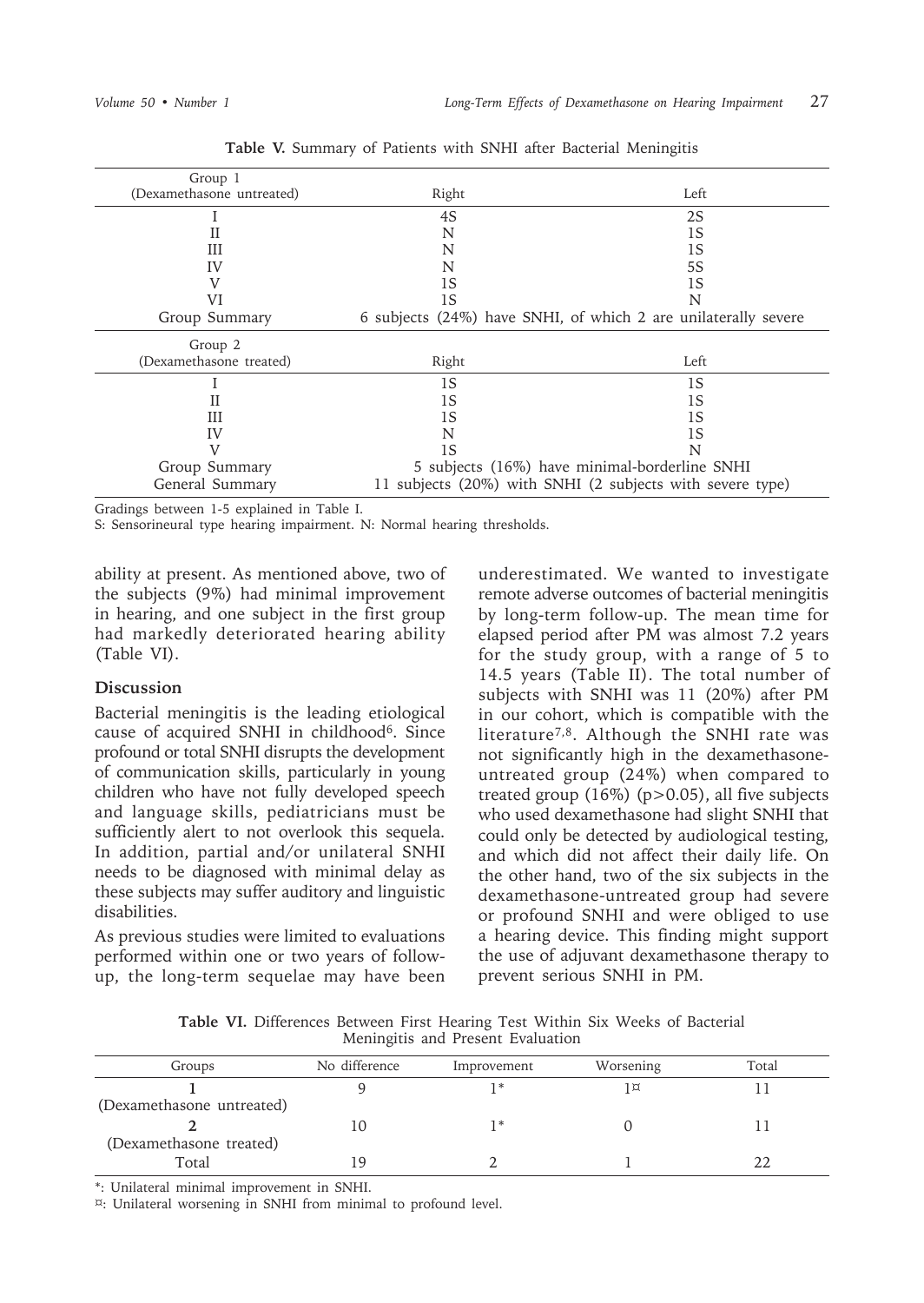The results of this study are consistent with a previously published prospective study organized in the same pediatric clinic about 10 years ago9. Kanra et al.9 had compared placebo with dexamethasone in PM subjects for four years. Some of the patients included in that study also participated in the present study. They had reported, similar to this study, that unilateral or bilateral moderate or severe hearing impairment was less likely to occur in the group receiving dexamethasone for PM, although it was not statistically significant.

Richardson et al.10 reported that incidence of reversible hearing loss was 10.5% after bacterial meningitis. Seventy-five percent of the subjects who had SNHI at admission regained normal hearing within 48 hours. In the literature, fluctuation of hearing tends to occur during the first 12 months after bacterial meningitis $11$ . Since there are some articles reporting hearing loss 12 years<sup>12</sup> and 17 years<sup>13</sup> after bacterial meningitis, we investigated if there was any difference between initial hearing evaluation and the present testing.

Although 29 (52.7%) parents recalled a hearing evaluation after meningitis (within 6 weeks of meningitis), test results for only 22 (40%) were present in the related binders. We compared those findings with the present data, and found that the majority of subjects, 19 cases (86%), demonstrated no difference in hearing ability. Two of the subjects (9%) had minimal improvement in hearing. The remaining subject had experienced difficulty in hearing at the age of six, about two years after PM. Serial follow-up of the patient revealed unilaterally gradual worsening of SNHI as profound loss. The patient had commenced using a hearing aid device since the first years of primary school.

The hearing thresholds of the dexamethasonetreated group were almost always better than the dexamethasone-untreated group at each frequency. However, statistically significant differences occurred only at higher frequencies, which are barely involved in speech discrimination: 10,000 dB for both ears, and at 12,000 dB for the left ear. Although hearing impairment at higher frequencies has limited impact on daily life, this condition once again might support the use of dexamethasone in PM.

Dexamethasone therapy was used in patients of whom the majority were admitted to our emergency department as a first-line health care center; they had no history of previous antibiotic therapy and underwent immediate management. Therefore, we should consider a possible bias in this study in that the findings suggesting the use of dexamethasone might be affected by the late admission of the subjects in the first group (who did not receive steroid), since 60% had previous antibiotic therapy in another institution. Another bias involves the lack of clearly noted information in some binders for other factors that could influence outcome: days of illness preceding diagnosis, dose and duration of previous antibiotics, coma scoring at admission, and seizures lasting more than 24 hours, etc.

The beneficial effects of dexamethasone were first reported regarding subjects with Hib meningitis, but its salutary effects are believed to apply to PM as well<sup>14,15</sup>. Increased incidence in bacterial meningitis by highly-resistant pneumococcal strains has raised concern regarding the use of steroids15,16 due to decreased penetration of antibiotics into the CSF. The lack of vaccination for pneumococcus in daily practice is obvious not only in developing countries but also developed nations for various reasons. Therefore, immunization for *Streptococcus pneumoniae* should be encouraged worldwide to catch-up a similar trend as with *Haemophilus influenzae* type B, which was once a major meningeal pathogen in early childhood.

In conclusion, dexamethasone has no statistically significant effect on hearing ability in PM subjects after a long-term follow-up. However, its use is still a good choice in the light of findings derived from the present study, in terms of preventing serious SNHI. In addition, hearing evaluation should be recommended for all patients as part of routine follow-up after bacterial meningitis for early identification and rehabilitation of hearing loss, which is essential for the acquisition of normal speech and language.

# **Acknowledgement**

We are grateful to Saim Yoloğlu, PhD for his invaluable assistance with statistics.

## **REFERENCES**

- 1. Spanjaard L, Bol P, de Jong MC, Zanen HC. Bacterial meningitis in 366 children in the Netherlands, 1982- 1983. Epidemiology and antibiotic therapy. Tijdschr Kindergeneeskd 1986; 54: 1-8.
- 2. Finitzo-Hieber T, Simhadri R, Hieber JP. Abnormalities of the auditory brainstem response in post-meningitic infants and children. Int J Pediatr Otorhinolaryngol 1981; 3: 275-286.